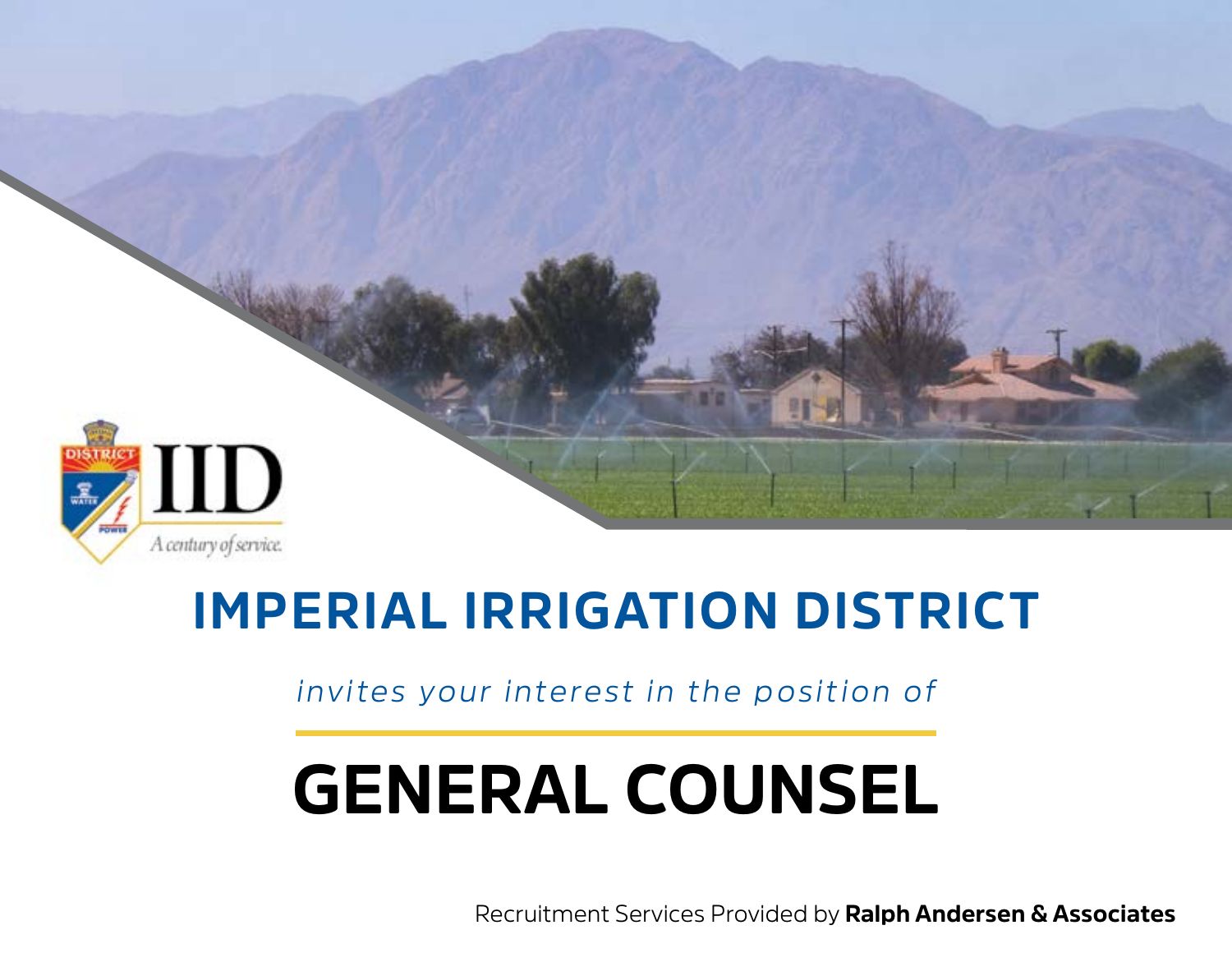

## **An Outstanding Opportunity**

The Board of Directors ("Board") for Imperial Irrigation District ("IID" or "District") is seeking a new General Counsel due to a pending retirement. This exciting career position is a rare opportunity to join a public agency as the top legal advisor with specialty areas of the law that are both incredibly interesting and complex – water and power. The top candidate for this position will be known as a legal strategist with business expertise and acumen. Prior experience with water and/or power legal issues is ideal but is not required. Experience working directly as in-house counsel or in support of public agencies through a private law firm is required. Additionally, and perhaps equally important, the new General Counsel's ability to understand the significance and extreme value of Imperial Irrigation District's water rights' contributions and overall impact on agriculture and the entire region is paramount. This General Counsel position offers unparalleled legal support on local, regional, statewide, and federal issues, including recent and pending legislation, as well as dealing with state and federal regulators.

Consider being one of a select few that will have achieved such a capstone career in this arena. Why not make this your legacy?

Due to the robust nature of this position and dealing with urgent matters, the Board strongly prefers candidates who are willing to relocate to the Imperial Valley but may consider an option within IID's energy service area which includes the Southeastern Coachella Valley area with on-site visits to the administration headquarters location, as needed.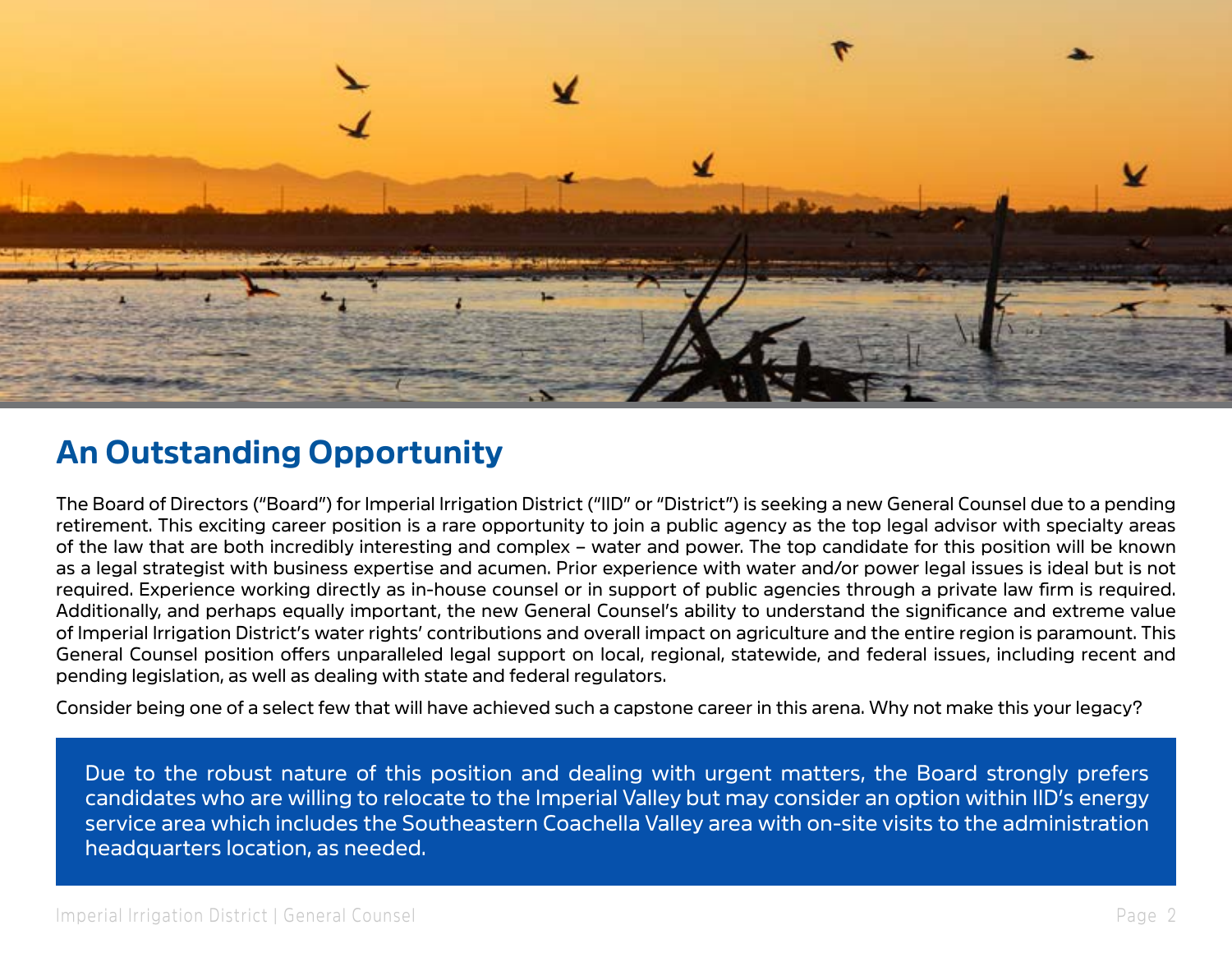## **Fascinating History of the Imperial Valley**

At its core, the founding of IID is a story about triumph over struggle for the public good. It is also about how generations of rugged individuals, beginning more than a century ago, willingly brayed the region's harsh conditions to, essentially, gamble at a chance to sustain life in the desert.

Today, IID has a 3.1 million acre-feet ("MAF") annual Colorado River consumptive use limit, with a "present perfected" right to 2.6 MAF of river water annually. Equally important, the water of the Colorado River is used by both the upper basin states (Colorado, New Mexico, Utah, and Wyoming) and the lower basin states (Arizona, California, and Nevada), as well as by Mexico. In accordance with the 1922 Colorado River Compact, the upper and lower basin states are each entitled to the exclusive beneficial consumptive use of 7.5 MAF of Colorado River water each year, in perpetuity.

IID entered the power industry in 1936 and now serves electricity to more than 150,000 customers in Imperial County and parts of Riverside and San Diego counties.

For more information on the fascinating history of the Imperial Valley's early water history, watch past events unfold through this **[video](https://www.youtube.com/watch?v=KAsntugo710)** of the Early History of Water in the Imperial Valley or review the following links:





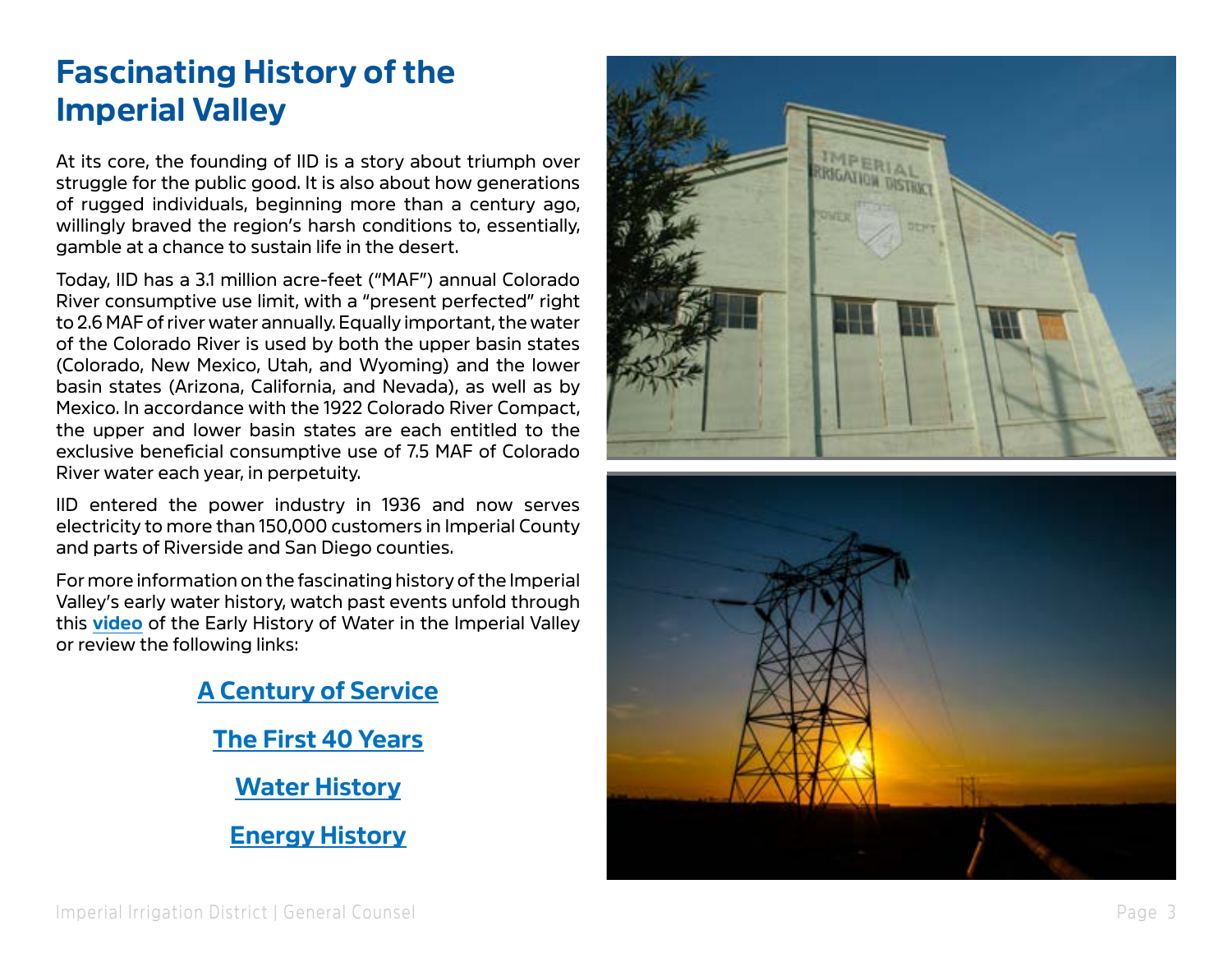## **Mission / Vision Statements**

#### *IID's Mission Statement*

The Imperial Irrigation District is a fiscally responsible public agency whose mission it is to provide reliable, efficient and affordably priced water and energy service to the communities it serves.

#### *IID's Vision Statement*

The Imperial Irrigation District will protect the Imperial Valley's water rights and energy balancing authority, deliver the highest level of customer service and maintain system reliability for the sustained benefit of the regional economy, the environment and the communities it serves in a fiscally responsible manner.

#### *Operating Norms*

- *1.* Building a culture of transparency depends on establishing a foundation of trust. No employee, section or department is an island at IID.
- *2.* We will only be regarded as credible outside the organization when we are seen as believable within it.
- *3.* We cannot lose as a public agency if we are serving the public good.
- *4.* Information has no value to the organization unless it is accurate and communicated to others (if it isn't shared, it doesn't exist).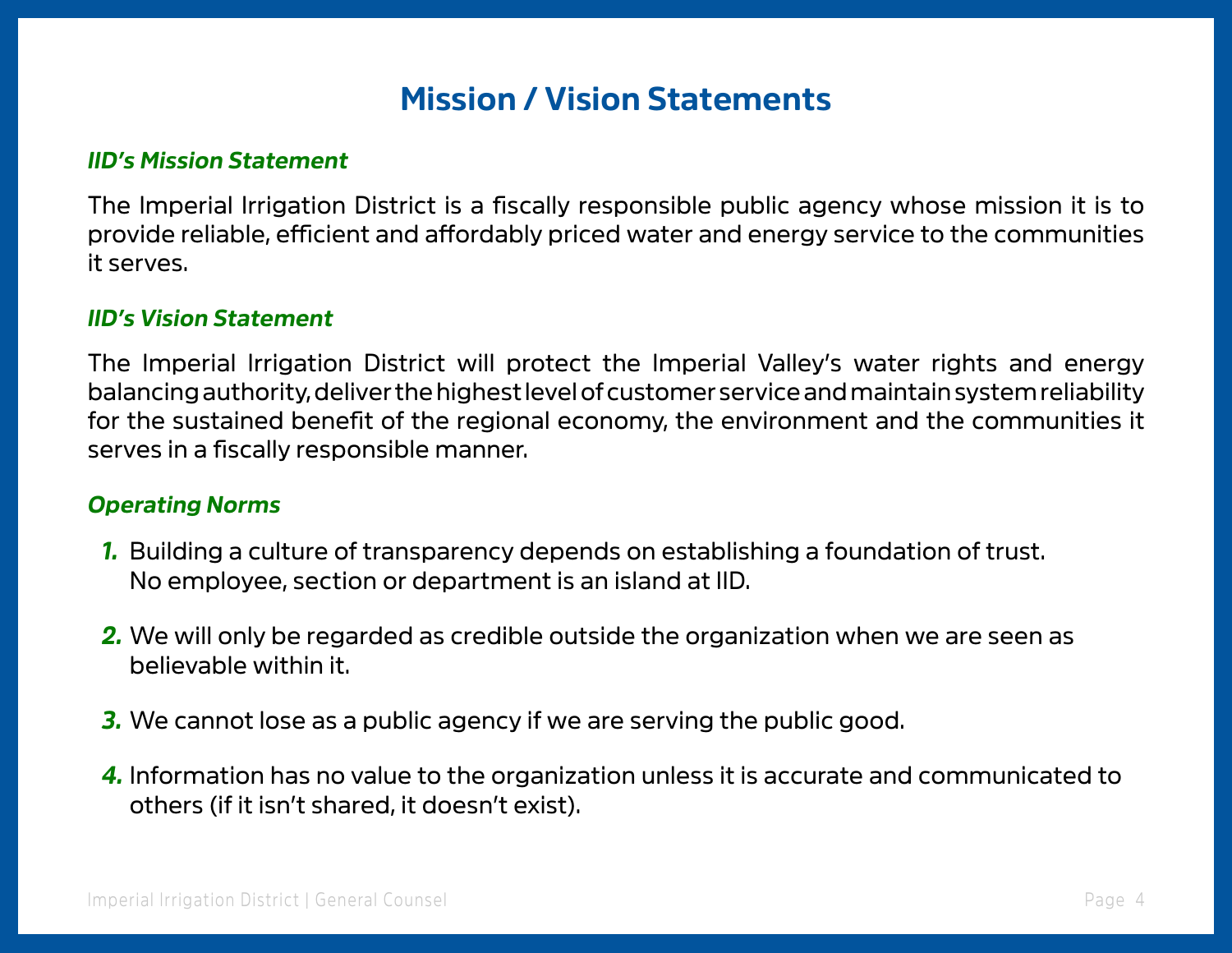## **Overview of Imperial Irrigation District**

Imperial Irrigation District's mission is to protect its water rights and energy balancing authority, deliver the highest level of customer service, and maintain system reliability for the sustained benefit of the regional economy, the environment, and the communities it serves in a fiscally responsible manner.



IID is one of the largest irrigation districts in the nation, organized under and governed by the Irrigation District Law, California Water Code sections 20500 et seq. It is headquartered in Imperial, California and employs over 1,325 staff to support the core functions of water and energy. The annual budget is more than \$800 million dollars with capital projects ranging from \$150 million – \$180 million annually. The General Counsel would be well served to reside and be located in Imperial County due to the demands of this position. Alternatively, the General Counsel, with approval from the Board, may be authorized to work from a location in the Southeast Coachella Valley. In doing so, frequent on-site visits to IID's headquarters will be required to fully serve the needs of the Board and the organization.



IID holds pre-1914 senior water rights under the Law of the Colorado River, which is a series of federal laws, court decisions and decrees, federal and interstate agreements, federal policies and procedures, as well as other documents governing the water rights and operations of the Colorado River.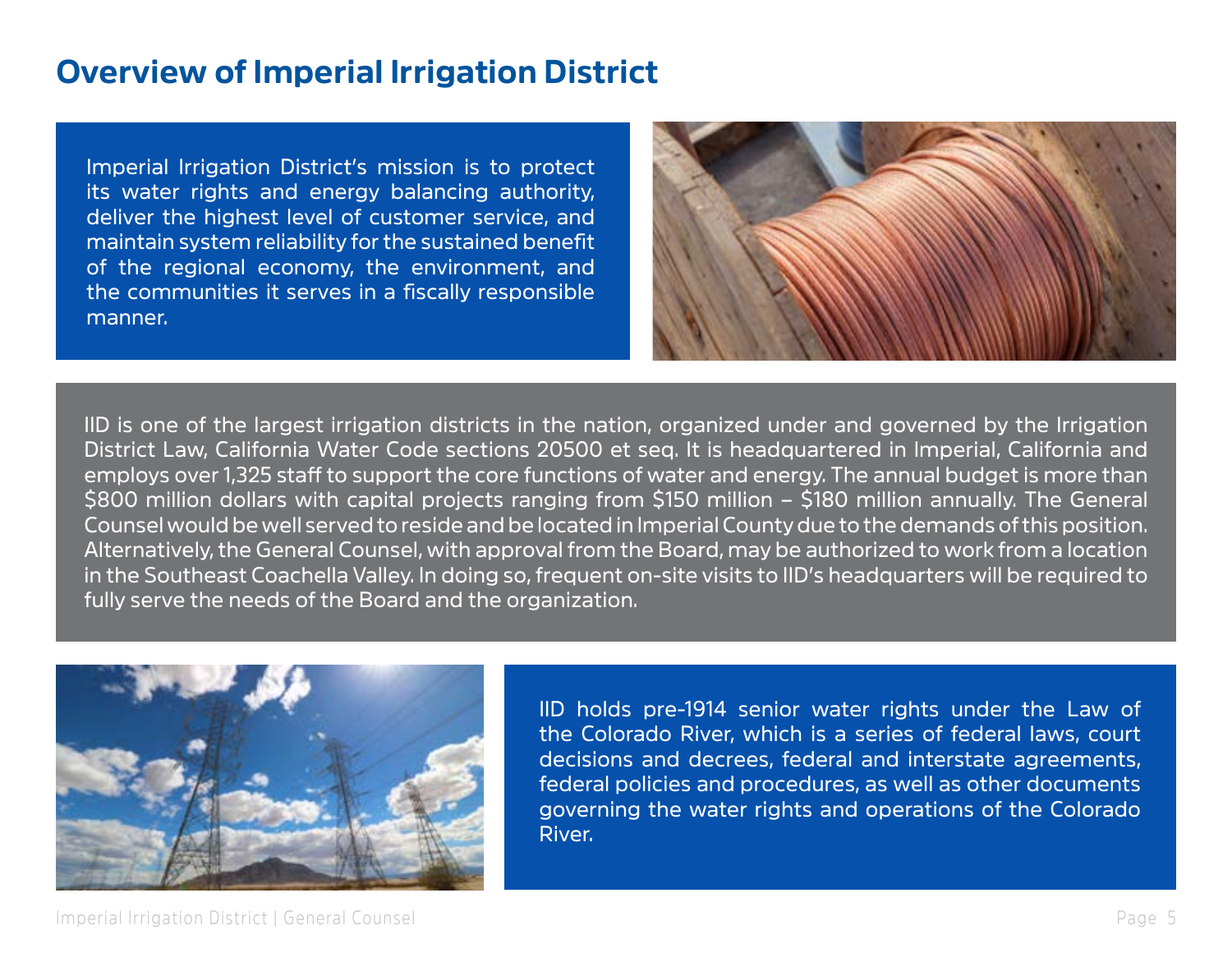#### **Overview of Imperial Irrigation District** *continued*



Since 1942, Colorado River water has been diverted at Imperial Dam through the 80-mile-long All-American Canal to deliver water to the Imperial Valley. IID diverts water from the Colorado River, its sole water supply, to approximately 500,000 acres of agriculture land, seven municipalities, one private water company, and two community water systems through a gravity-fed conveyance system consisting of 148 miles of main canals, 1,668 miles of laterals, and 1,457 miles of surface drains in the fertile Imperial Valley.



IID's Colorado River water supplies are put to numerous reasonable and beneficial uses, but largely to grow a safe and reliable food supply that feeds the nation and serves as the backbone of a rural border community and agrarian economy. Agricultural crops are grown year-round in the Imperial Valley, including alfalfa, wheat, sugar beets, broccoli, cauliflower, cantaloupes, honeydews, dry bulb onions, processor onions, carrots, sweet corn, spinach, spring mix and watermelons. Organic farming has become an increasingly important part of farming practices in the Imperial Valley.

Due to IID's water rights, the District plays a key role in federal and state negotiations for the management of the Colorado River. IID is implementing the Quantification Settlement Agreement ("QSA"), a series of agreements, for the nation's largest agricultureto-urban water transfer to ensure that California's Colorado River water uses do not exceed the state's annual 4.4 MAF entitlement limit. Since 2014, IID's water conservation programs have generated on average more than 500,000 acre-feet per year of conserved water.

The Salton Sea, presently the largest lake in California, is located in the lowest portion of the Imperial and Riverside counties and is one of the most important links on the Pacific Flyway, supporting over 400 species of birds. This endorheic or terminal lake is sustained primarily by agricultural return flow water from Imperial, Coachella, and Mexicali valleys. The existing Salton Sea was formed in 1905 when the Colorado River breached an irrigation inlet and flowed unchecked into the Imperial Valley. Since the implementation of the QSA, the elevation of the Salton Sea has been declining. IID is implementing its QSA mitigation obligations under its Salton Sea Air Quality Mitigation Program. Yet, IID actively continues to work with federal and state agencies to ensure California carries out its restoration obligations for the Sea under the QSA and state legislation.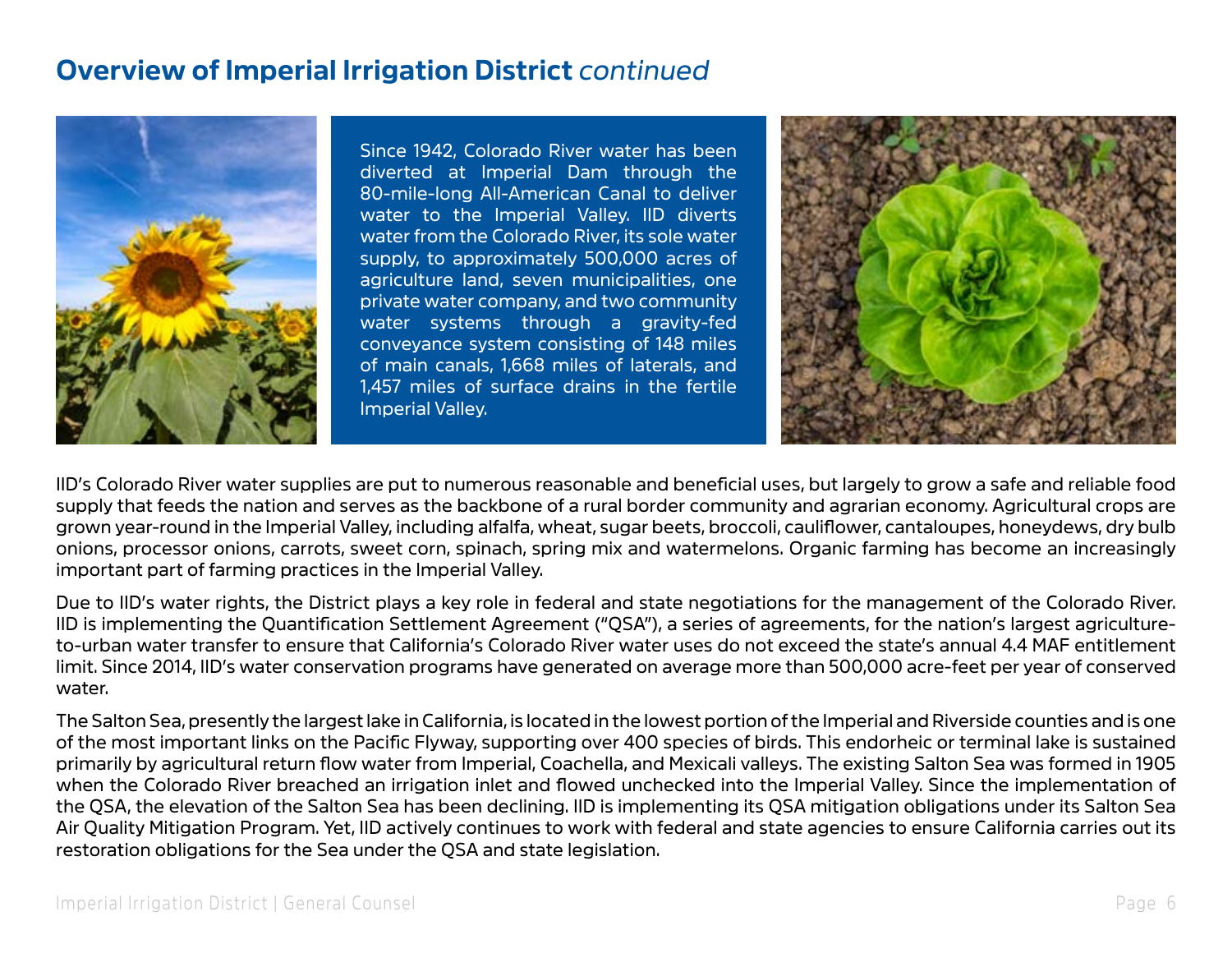### **Overview of Imperial Irrigation District** *continued*

IID is also a balancing authority, the 3rd largest public power utility in California and sixth largest electric utility in California, serving more than 150,000 energy customers in Imperial County and parts of Riverside and San Diego Counties. IID uses a diverse mix of resources to maintain grid reliability and reduce costs to serve and provide energy service with an environmentally conscious approach reducing greenhouse gas emissions wherever possible. All of IID's consumed renewable resources are located within the IID service territory allowing IID to not only reduce state emissions, but also directly reduce local emissions.

IID controls more than 1,100 megawatts ("MW") of energy derived from a diverse resource portfolio that includes IID-owned generation and long-term and short-term power purchases. Its electric service territory spans over 6,400 square miles and its transmission system extends to over 1,800 miles of transmission lines which includes 310 miles of partially owned 500kV assets not operated by IID. Its distribution system includes approximately 3,396 miles of overhead and 1,667 miles of underground distribution lines. IID owned generation assets include a varied portfolio of renewable, conventional generation assets, hydro, solar, battery storage, as well as augmenting its generation fleet power purchase agreements.

IID meets its customers' energy requirements with its own generating facilities as well as with purchases of capacity and energy from other sources. IID's historical peak demand during the summer months exceeds 1,000 MW. IID's load for 2018 was 3,763,277 MW hours. The District's annual peak demands are driven primarily by customers' energy requirements for air conditioning.

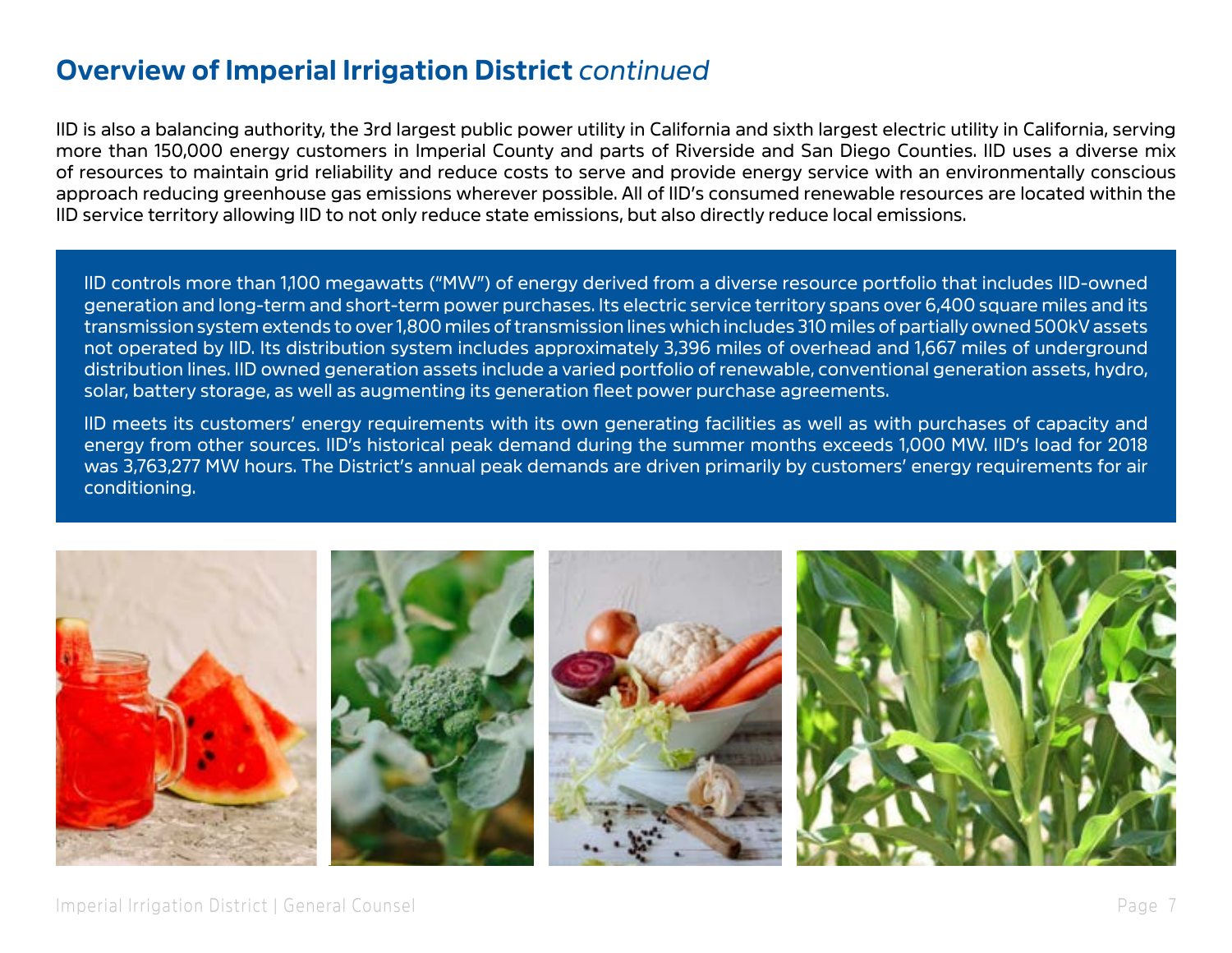

IID meets its customers' energy requirements with its own generating facilities as well as with purchases of capacity and energy from other sources. Power purchased by IID is delivered through the Imperial Valley Substation and is transmitted into the IID's Electric System through interconnection facilities.

Importantly, IID serves as a balancing authority under the Western Electricity Coordinating Council (**[WECC](https://www.wecc.org/Pages/home.aspx)**) independent of the California Independent System Operator (**[CAISO](http://www.caiso.com/Pages/default.aspx)**), playing an increasingly important role in grid reliability throughout the region. IID also participates in the wholesale energy markets to displace existing power purchase agreements and internal generation to meet the District's native load consistent with WECC, North American Electric Reliability Corporation (**[NERC](https://www.nerc.com/Pages/default.aspx)**) and Federal Energy Regulatory Commission (**[FERC](https://www.ferc.gov/)**) requirements as a balancing authority. The District's reliability mandate, combined with its renewable resource development initiatives, have positioned IID as a leading voice in renewable energy development and transmission policy throughout the region and the nation.

IID is uniquely positioned to play a key role in helping California meet its renewable energy goals. Imperial Valley has been recognized for its vast potential for future solar, wind, and geothermal renewable energy development (the Salton Sea resource area is one of the largest known geothermal resources in North America). IID has taken a leading role in renewable energy development and is committed to working closely with private sector development of lithium and other mineral recovery from the Salton Sea resource area. Not only has IID met and exceeded its renewable energy goals, but it has done so with local resources from within its service territory, while minimizing rate impacts to its retail customers.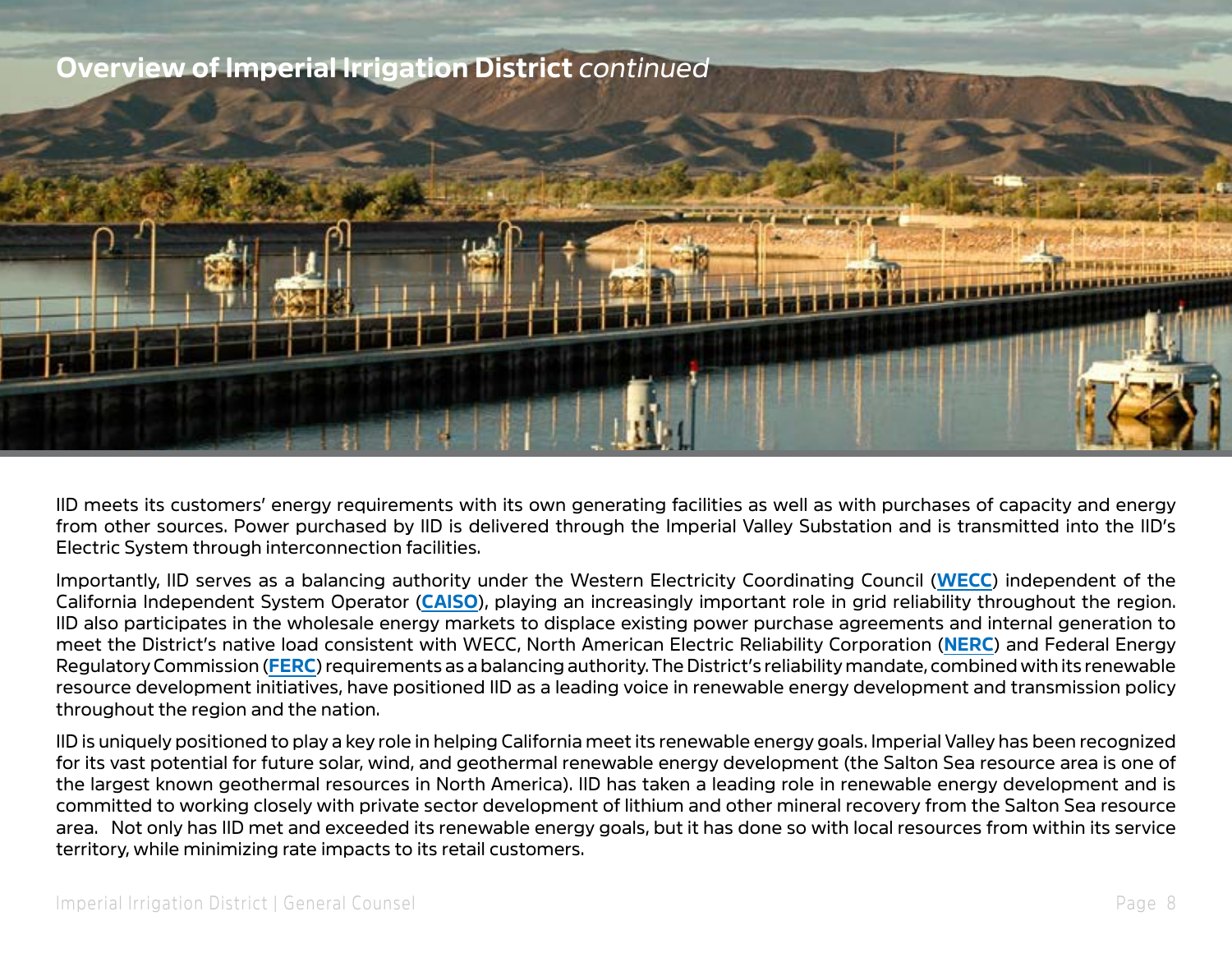

## **Governing Structure**

As a public agency, the District is governed by a five-member Board of Directors duly elected by voters in Imperial County. IID is a member of the California Colorado River Board, the Salton Sea Authority (SSA), the Association of California Water Agencies (ACWA), and the Quantification Settlement Agreement Joint Powers Authority (QSA JPA). IID is also a member of the Large Public Power Council (**[LPPC](https://www.lppc.org/)**), the American Public Power Association (**[APPA](https://www.publicpower.org/)**), California Municipal Utility Association (**[CMUA](https://www.cmua.org/)**), and the Southern California Public Power Association (**[SCPPA](http://www.scppa.org/)**). IID is a key party to numerous matters involving the Department of Interior and the Bureau of Reclamation, United States Army Corps of Engineers, United States Fish and Wildlife Services, California Natural Resources Agency, California State Water Resources Control Board, California Department of Fish and Wildlife, Colorado River Basin States, and other California water agencies. The District works in concert with other electric industry oversight groups such as the California ISO, Western Electricity Coordinating Council, North American Reliability Energy Council, and the Federal Energy Regulatory Commission.

#### *Important Citizen Advisory Committees*

Water Conservation Advisory Board – The Water Conservation Advisory Board (WCAB) was first established by the IID Board of Directors in July 1979. The WCAB was created to provide information, input and recommendations related to water conservation, for both system and on-farm water conservation, to the IID Board of Directors and the public. The WCAB provides advice and recommendations on fiscal, strategic planning, and Board policy matters that affect the Water Department. The WCAB consists of a total of 15 members who reside and farm within the water service area, three from each division, who are appointed by the five IID Directors. This critically important Board meets monthly throughout the year.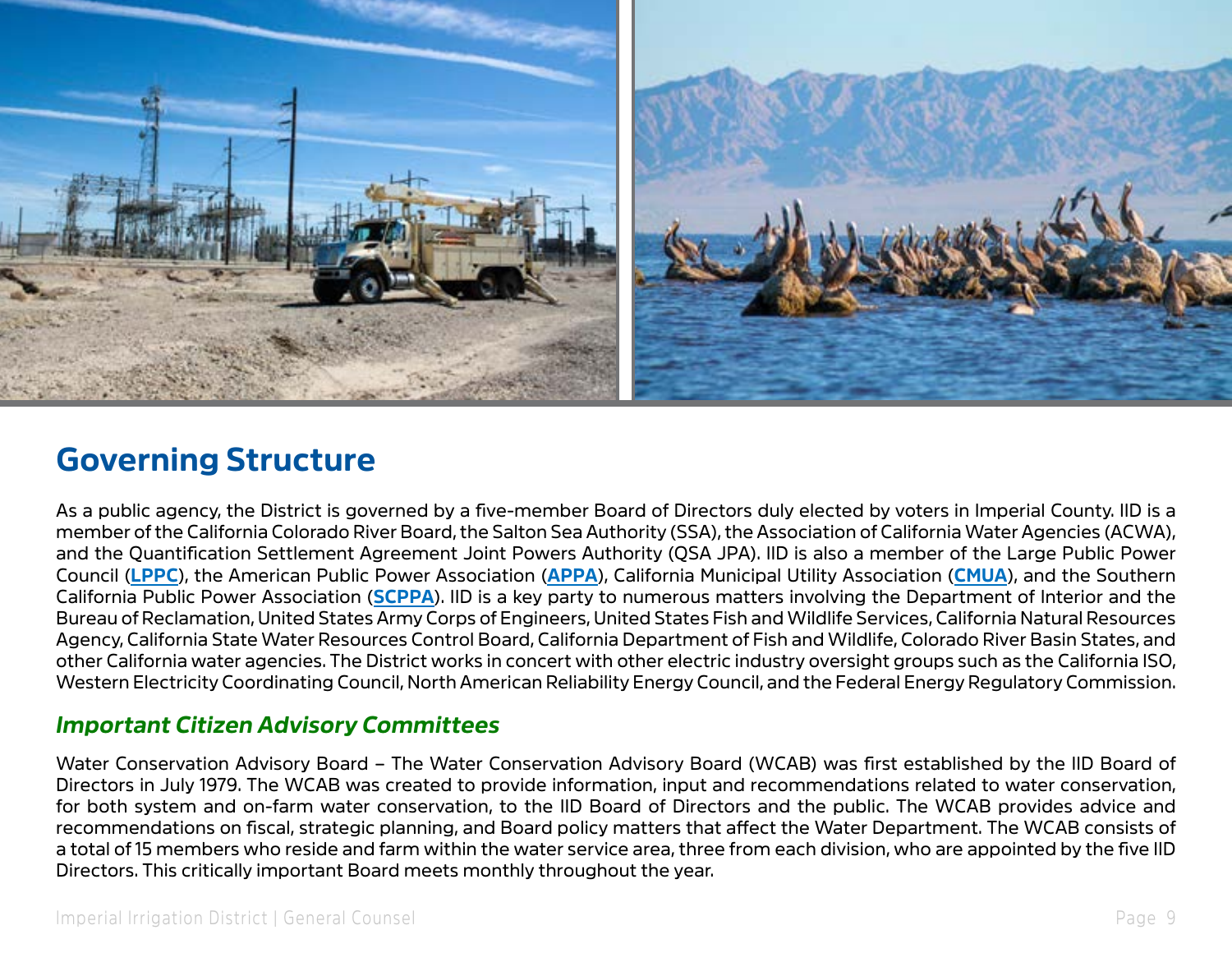



#### *Important Citizen Advisory Committees continued*

Energy Consumers Advisory Committee - IID's Energy Consumers Advisory Committee (ECAC) provides advice and recommendations on fiscal, strategic planning, and Board policy matters that affect the Energy Department. The Committee is comprised of 20 representatives with diverse backgrounds and expertise. In the Imperial Valley, each Director is responsible for the selection of two appointees for his or her division, totaling 10 representatives. The Coachella Valley is also represented by 10 members; however, they are nominated by the cities and the county of Riverside. Indio, Coachella, and La Quinta are allowed two nominations each, while Palm Desert and Rancho Mirage share a delegate. The unincorporated areas are served by three representatives nominated by Riverside County. After nomination, each representative is then ratified by the IID Board of Directors. The ECAC provides critical advice to the Board regarding all aspects of the Energy Department and its operations.

#### **Upcoming Topics, Issues, Programs, and Projects**

- ♦ Protection of water rights and negotiation of both state and federal level agreements relating to the operations of the Colorado River and water use within California
- ♦ Alternative energy sources including solar and wind generation projects
- ♦ Construction, rebuilding, and upgrades of existing transmission system and other related infrastructure and capital projects sponsored directly by IID
- ♦ Cyber security (internal and external to IID and related to other associated third parties)
- ♦ Energy storage solutions
- ♦ Geothermal opportunities
- ♦ Third party funded projects for design, engineering, procurement, and construction done in partnership with IID
- ♦ Pending and proposed legislation changes at both state and federal level
- ♦ Power purchases including the rapidly evolving, regulatory, and market changes related to energy
- ♦ Salton Sea Environmental issues created by the receding sea as well as opportunities presented for geothermal and mineral extraction

Imperial Irrigation District | General Counsel Page 10 and 200 and 200 and 200 and 200 and 200 and 200 and 200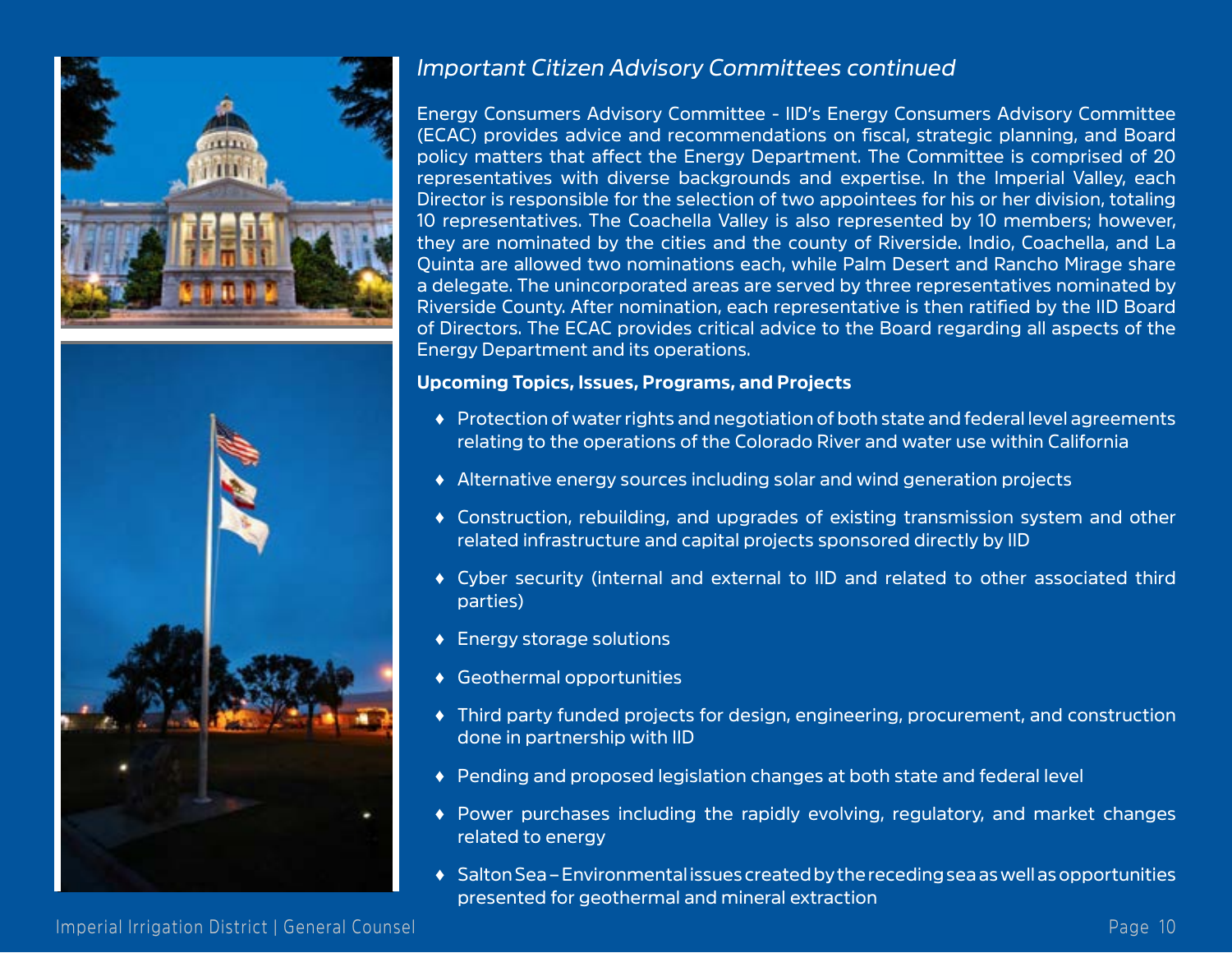## **Overview of Responsibilities**

Under direction of the IID Board of Directors and General Manager, the General Counsel plans, organizes, coordinates, and controls the operations, activities, and functions of the Legal Department. The General Counsel also develops and administers a comprehensive legal services program for the District and acts as the top legal advisor to the organization. The General Counsel oversees legal staff and will administer the annual department budget for the Legal Office as well as oversee the selection and approval of outside attorneys including decisions and strategies on all litigation matters.

The General Counsel will handle sensitive information in a confidential manner and is required to attend all Board meetings. Support to the Board will also involve advising on legal matters that relate to other governmental agencies and regulatory agencies.

The General Counsel will need to be available to serve the legal urgencies of the District. Accordingly, the General Counsel will be well served to be a resident of the Imperial Valley or the Board may be amenable to relocation to the energy service area which includes the Southeast Coachella Valley with periodic on-site meetings throughout the month.

#### *Key responsibilities include:*

- ♦ Manage the day-to-day operations of the in-house Legal Department including supervising assigned personnel.
- ♦ Provide technical legal advice to the board, attends Board meetings providing counsel as to the Ralph M. Brown Open Meetings Act and parliamentary procedure, and provide legal opinions regarding district operations and programs, civil actions and claims against the District, and current or pending legal actions.
- ♦ Provide technical expertise, legal advice, and professional legal services to the Board and management staff, including researching legal issues, preparing legal opinions, recommending legal strategy, and drafting contracts, resolutions, and other legal instruments.
- ♦ Prepare and deliver oral and written opinions, reports, defenses, and related documents; make presentations to the Board, committees, and other administrative bodies.
- ♦ Coordinate with department managers to ensure appropriate legal representation regarding water, energy, human resources, financial, regulatory, real estate, and environmental issues.
- ♦ Review claims, issues, and legal actions filed against the District and recommend and/or take appropriate course of action, including assigning it the appropriate outside counsel for handling and developing and maintaining panel(s) of approved counsel for common legal issues or for more specialized needs.
- ♦ Represent the interests of the District in administrative hearings, regulatory law hearings, and judicial proceedings.
- ♦ Develop and negotiate standardized service agreements for the retention of outside counsel and other legal services as needed.
- ♦ Participation and administration of the legal budget including coordinate the review of legal bills to ensure accurate billing and timely payment.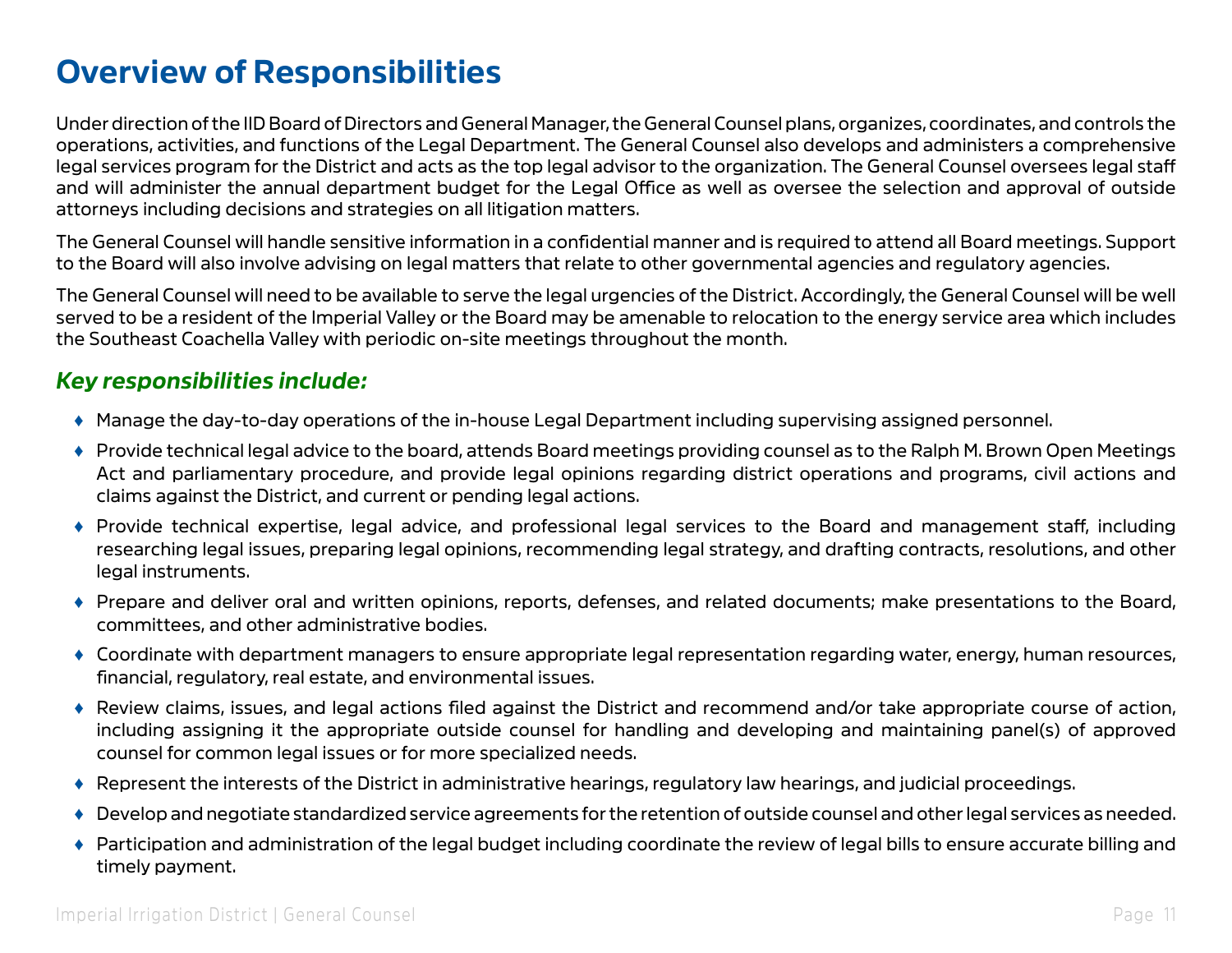#### *Key responsibilities continued*

- $\triangle$  Create and maintain a comprehensive filing system for all legal matters involving the district.
- ♦ Serve as counsel for board of employment review hearings.

## **The Ideal Candidate**

The ideal candidate will be an experienced legal professional with public agency experience gained directly from working with a public agency as inhouse counsel or through a private firm providing similar services. Experience will encompass legal advice, support, and counsel to the organization including the Board of Directors, the General Manager, business, and operating staff on an array of activities and policy initiatives. The top legal advisor may have experience in the water utility arena, water rights, *or* public power and alternative energy sources *or* may be a well-versed generalist eager to



embrace these exciting, fast-moving, and complex areas of the law. Importantly, the General Counsel must be able to work well in this robust and dynamic environment and bring a collaborative, can-do approach to a full array of issues supporting day-to-day operations to complex agreements, to legislative and regulatory mandates. A keen appreciation for the value of agriculture and its economic impact to the region are also critically important in this position.

Additionally, this legal strategist will have a track record of success in managing a small legal office and thrive in a high-performance organization. The General Counsel will have an outgoing, engaging, and collaborative style that supports transparency, innovation, and timely response. This top candidate will demonstrate the ability to craft solutions that allow the IID Board to move forward on complex purchase agreements and supporting initiatives. Incorporating best practices and innovative approaches is strongly desired in this position.

The General Counsel will also be an inclusive and thoughtful legal advisor who listens first, seeks input, and then consistently presents legal options in a concise fashion for consideration, allowing for a thorough analysis of all aspects of an issue. With broad legal experience, the ideal candidate will be able to evaluate highly technical proposals with potentially high dollar values.

#### *Personal traits and characteristics:*

- ♦ Proactively address legal needs in a *strategic and collaborative fashion to support the Board of Directors and the General Manager* in providing proactive and strategic legal advice and counsel.
- ♦ *Business acumen* combined with sound judgment and *business-oriented solutions* on legal matters.
- ♦ Confident and engaging professional with *outstanding communication, interpersonal, and leadership skills.*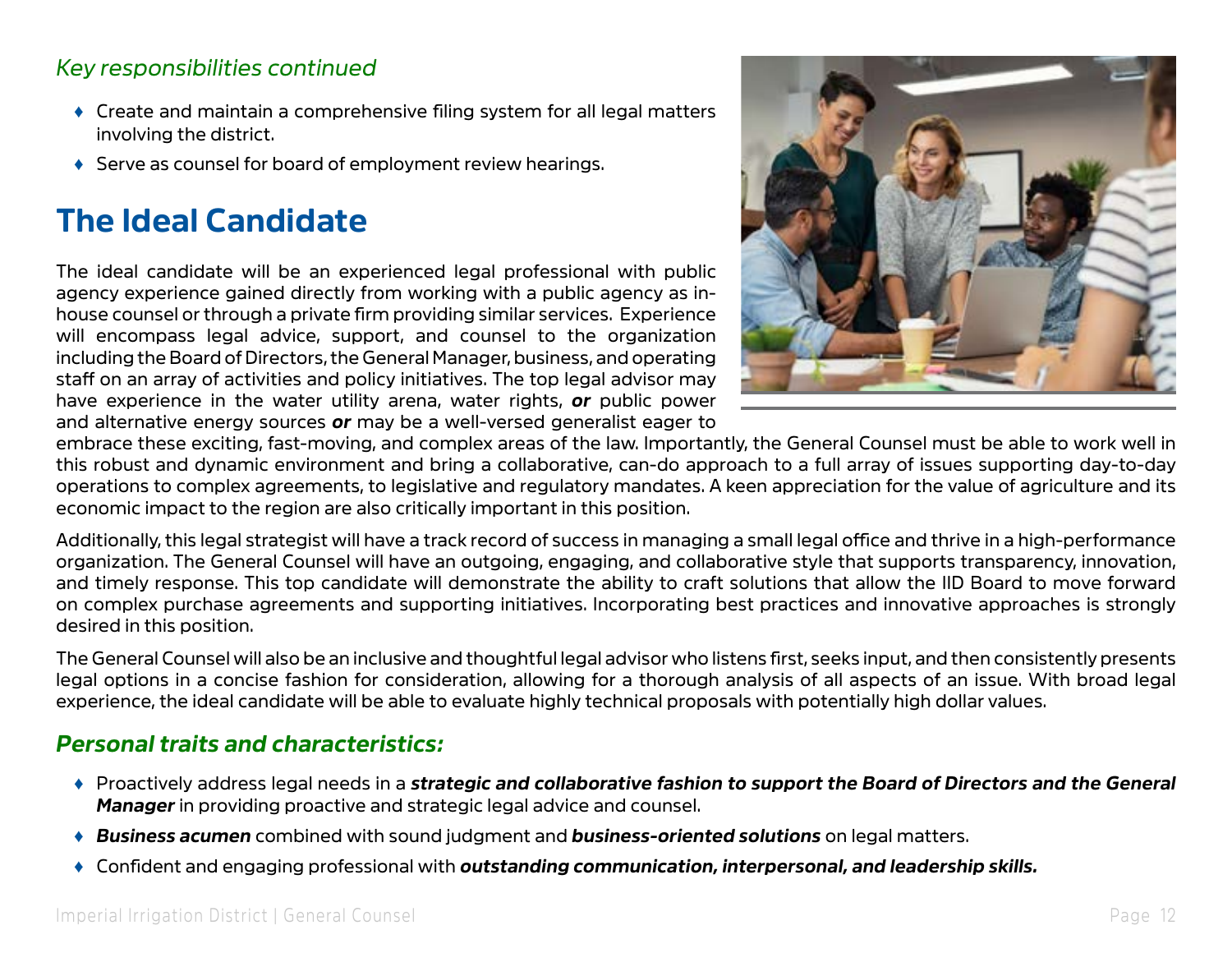

## **Qualifying Education, Experience, and License**

**Education:** Doctor of Jurisprudence from a recognized educational institution *and*

**Experience:** Ten years of increasingly responsible legal experience in the practice of civil law and civil litigation defense, including five years of supervision or management of litigation functions in a private or public agency setting. A working familiarity with water, labor, energy, and/or natural resource law, preferably in a public agency setting or in advising public agencies is strongly desired.

This position requires knowledge of and will have significant emphasis on civil and administrative law as it relates to municipal governments and state subdivisions; pleadings and effective practices and techniques in the presentation of civil cases; principles, methods and techniques of legal research and investigation; Administrative Agency Law, Employment Law and Contract Law; Conflict of Interest, the Ralph M. Brown Act, Fair Political Practices Act and other state laws and court cases applicable to municipalities and public bodies; and safe work practices.

**License:** Requires current and active membership in the State Bar of California, in good standing, at time of application. Out-of-State candidates who have previously practiced law in California with an inactive license must be able to be re-instated at time of employment date.

*All highly qualified candidates are strongly encouraged to apply for this outstanding opportunity.* 

## **Compensation and Benefits**

The annual salary range for the General Counsel position will be \$260,000 to \$298,000 and will be dependent on qualifications (DOQ). The Board fully expects to negotiate a mutually agreed upon salary with the top selected candidate. Direct experience in the areas of water and/or power will be considered in the compensation offered for top qualified candidates. A multi-year employment agreement including severance will be offered to the selected candidate including an allowance for reimbursement of moving and relocation expenses combined with a standard employee benefit plan. Important to note, IID is a non-CalPERS organization and as a result, this position will have the ability to have a generous benefit that offers contributions that may be directed to a combination of 401(a), 401(k), and 457 Plans.